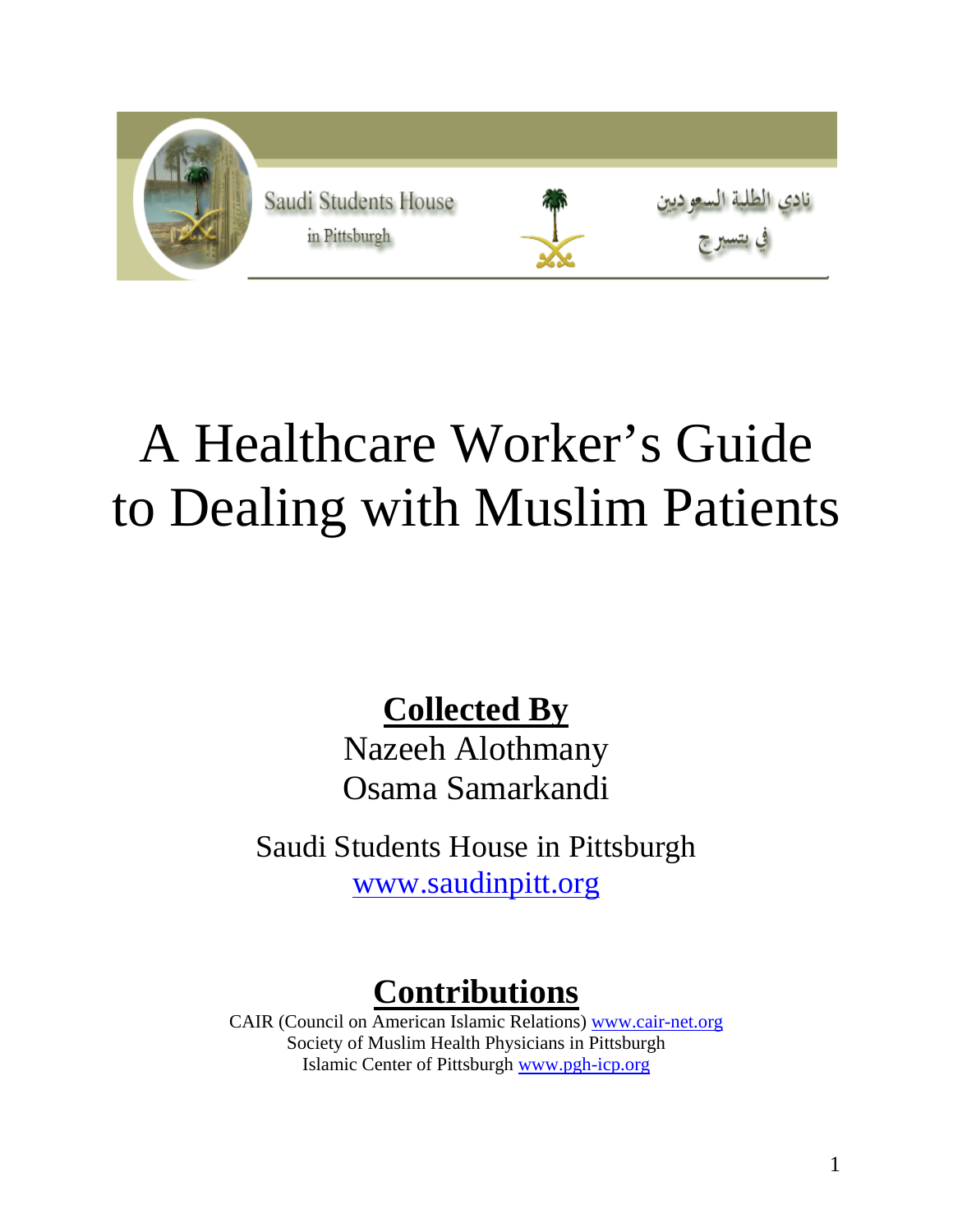## **A Healthcare Worker's Guide to Dealing with Muslim Patients**

- **Brief Information and Background 3**
- **Muslim Belief 3**
- **Basic Religious Practices of Muslims 3**
- **Modesty 4**
- **Dress/Jewellery 4**
- **Nutrition practices and food 4**
- **Festivals / holidays 4**
- **Birth Related issues 4**
- **Hygiene/Cleanliness 5**
- **Death Belief 5**
- **General Points 6**
- **Keys to Establishing Successful Relationships with Middle Eastern American Patients 6**
- **Disclosing Medical Information or Bad News to the Patient and the Patient's Family 8**
- **Local Contacts 8**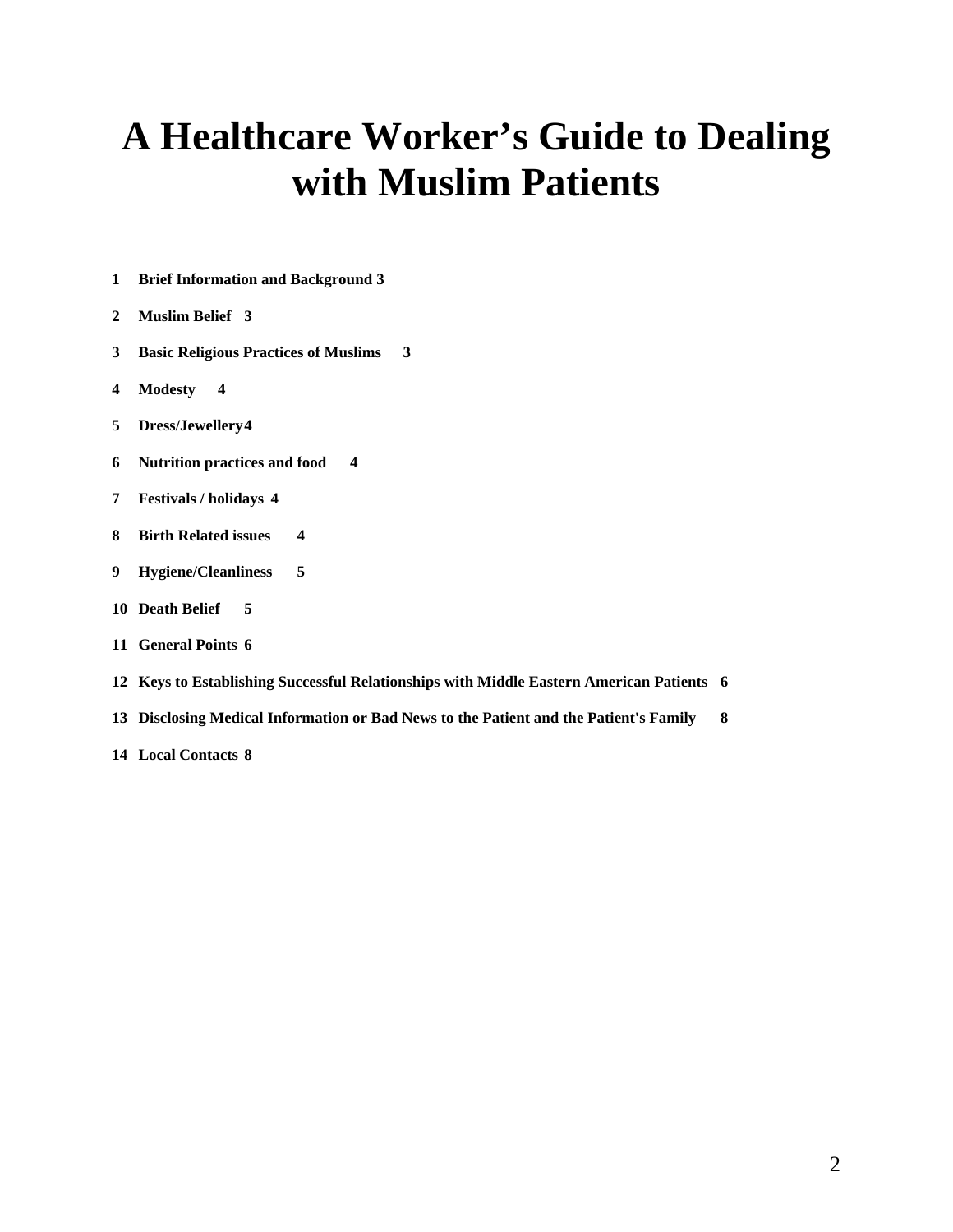# **A Healthcare Worker's Guide to Dealing with Muslim Patients**

## **1 Brief Information and Background**

- There are more than 1.2 billion Muslims worldwide.
- The number of American Muslims is 6-8 million coming from different ethnicities and backgrounds. The vast majority of them are African Americans. In Pittsburgh, there are about 8-10 thousands Muslims residing in the greater Pittsburgh area.
- Most Arabs are Muslims but most Muslims are not Arab
- Muslims are the majority in more than 44 countries

#### **2 Muslim Belief**

- Islam is a Monotheistic religion and the followers of Islam are called Muslims.
- Muslims believe in one God. God in Arabic means Allah, so Allah is the Arabic name for the God of Moses, Jesus, Abraham. Arabic Bibles also refer to God as ALLAH.
- Muslims believe that God sent a series of prophets starting from Adam, going through Abraham, Noah, Jacob, Moses, Jesus and ending at the final prophet who is prophet Mohammad peace and blessings of God be upon all of them.
- Muslims believe that all the prophets came with the same message which is worshipping the one god who is the creator and sustainer of everything.
- Muslims do not worship Mohammad.
- Muslims believe that people are born free of Sin, and that all people are created equal with no superiority of anyone over the other.
- Muslims believe in Angles.
- Muslims believe in the day of Judgment in which all people will be held accountable in the sire of God for their actions.

#### **3 Basic Religious Practices of Muslims**

- **Prayer:** Muslims are obligated to pray 5 times a day (dawn, noon, afternoon, sunset, evening).
- Bed bound patients pray while sitting and need to be positioned towards Makkah Saudi Arabia which is in the northeast direction in USA.
- Absolution/ritual wash in which the patient washes his/her hands, face and feet should be done before each prayer so extra effort from nursing / medical staff required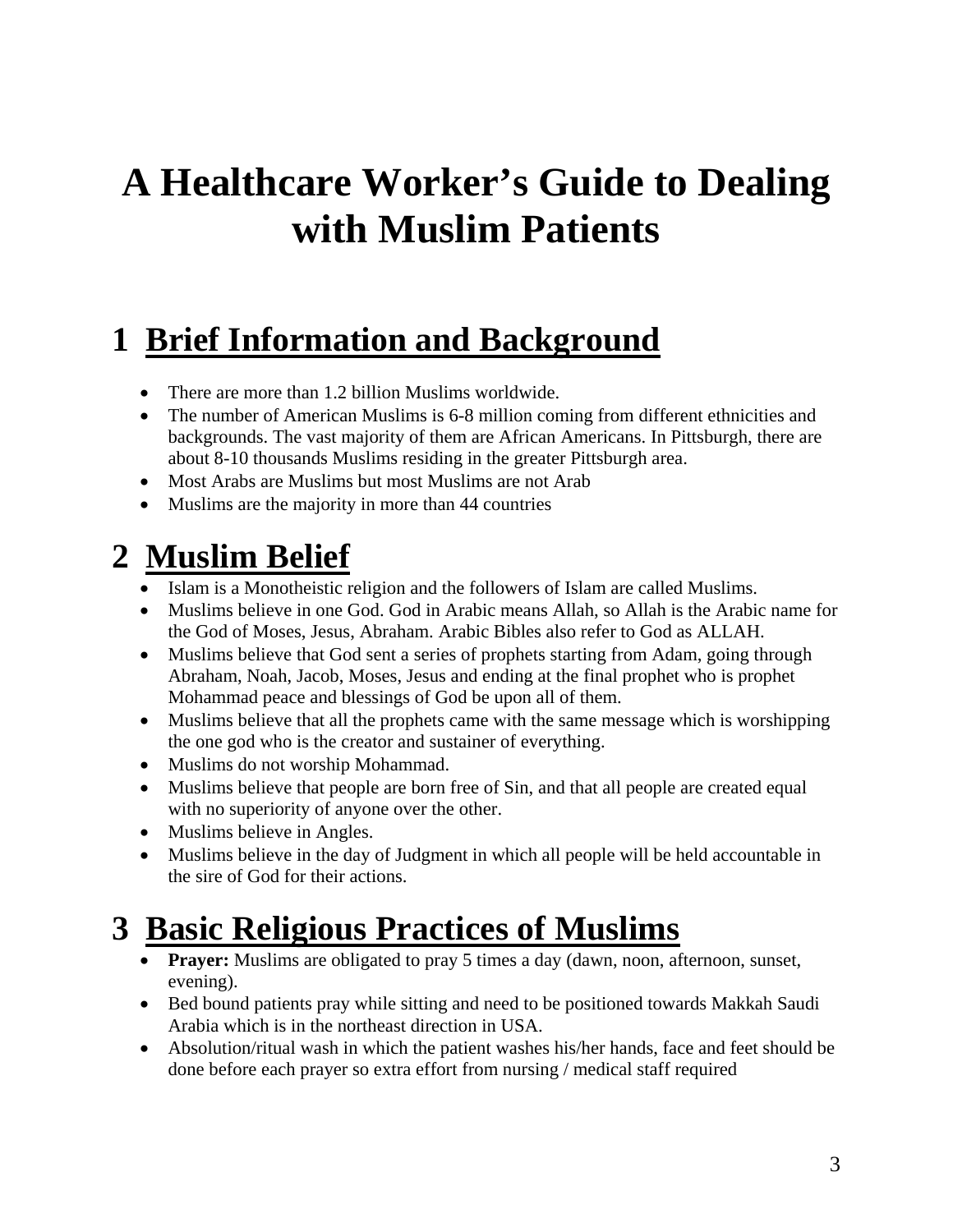- If possible, it is helpful to supply the patient with the local times of prayer; this can be easily obtained from the Internet (for example, http://www.islamicfinder.org provides times of prayer based on zip code or location).
- **Fasting:** Muslims are obliged to fast during the month of Ramadan which happens to be the  $9<sup>th</sup>$  month in the lunar calendar.
- During Ramadan, Muslims fast from sunrise to sunset, i.e. no food, no drinks, no medication by any route, and or sex from sunrise to sunset.
- Patients are not obliged to fast, but some still do so.
- Fasting is designed to cultivate human excellence in the individual.
- Abortion is frowned upon, but is often tolerated if it is for medical reasons.
- Circumcision

## **4 Modesty**

- Women prefer to be treated by female staff where appropriate.
- Staring in eyes means challenging the listener, this is why Muslims tend to avoid eye contact when speaking with others.

## **5 Dress/Jewellery**

• A locket containing religious writing is sometimes worn around the neck in a small leather bag. These are kept for protection and strength and therefore should never be removed without permission of patient.

## **6 Nutrition practices and food**

- Prohibited foods include pork, alcohol, scavengers, and carnivores.
- Non-prohibited foods include vegetables, sea food, other animal meat slaughtered according to Islamic law (halal), some Muslims may not mind eating kosher meat.

### **7 Festivals / holidays**

- Friday is the a holyday in most Muslim countries.
- There are 2 major festivals for Muslims during the year:
	- The feast of sacrifice (ied al-adha)
	- The feast of Ramadan (ied al-fatir)
- Medical and nursing staff can share with their Muslim pt by saying happy Eid
- Islamic calendars are usually available at nearest mosque

### **8 Birth Related issues**

- Female provider preferred during prenatal care
- Drapes needed during exams
- Husband, female relative or friend allowed during labor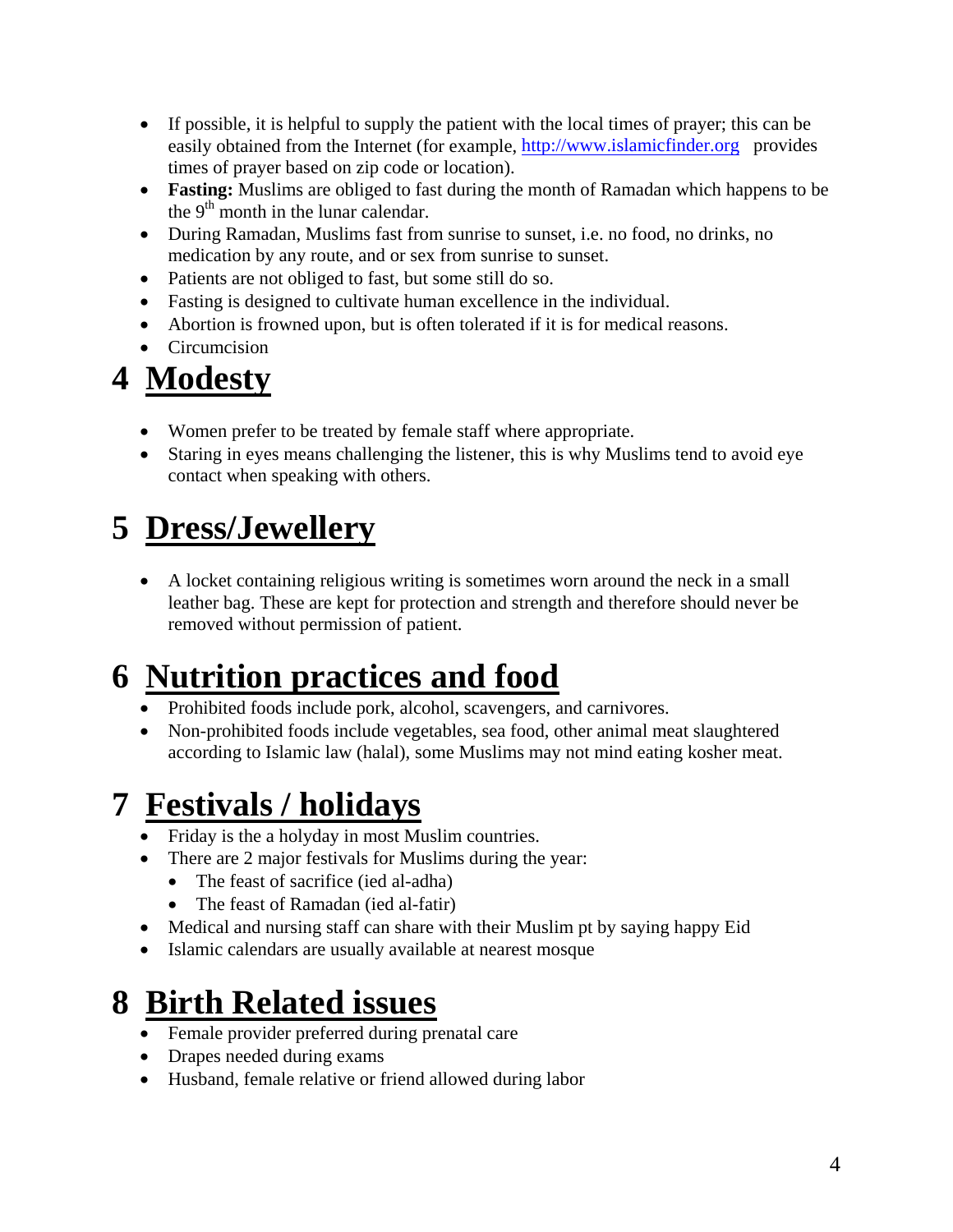- When a Muslim child is born it is required that as soon as possible a member of the family recites in the baby's ear a short prayer.
- Breast feeding encouraged until child 2 years old
- Mother may have any visitors, usually many
- Strictly speaking orthodox Muslims do not approve of contraception, in practice; individuals vary widely in their approach.
- father makes decision for hospitalized children
- Male circumcision preferred but not required while female circumcision never accepted.
- Some mothers may request the placenta in order to bury it
- If a miscarriage occurs before 20 weeks of gestation, the tissue treated as any other discarded tissue if a miscarriage occurs after 20 weeks of gestation, it is treated as a normal human being

#### **9 Hygiene/Cleanliness**

- Hands, feet and mouth are always washed before prayer.
- Hand washing is considered essential before eating.
- Water for washing is needed in the **same room** as the WC itself, i.e. patients should be provided with bowls/jugs of water/bidet etc.
- If a bedpan has to be used, bowls/jugs of water should also be provided. Patients prefer to wash in free flowing water, e.g. a shower, as baths are considered unhygienic. If a shower is unavailable, ask the patient if they would like to use a jug in the bath.

### **10 Death Belief**

- Life is a trust from God and every living creature will die.
- Muslims believe that death is only a transition from this existing life to a future life.
- Death occurs by departure of the soul from the body (cessation of all bodily functions).
- Brain death is not considered as death.
- Incase of Death in the hospital:
	- o The body should be prepared according to the wishes of the family. If family are not available, the following procedure should be followed:
	- o The dying Muslim may wish to sit or lie with his/her face towards Makkah. Moving the bed to make this possible will be appreciated. The family may recite prayers around the bed. If no family member is available, any practicing Muslim can help.
	- o Do not wash the body, nor cut hair or nails.
	- o Wrap the body in a plain white sheet.
	- o Muslims believe in the resurrection of the body after death, therefore Muslims are always buried, never cremated. The body will be ritually washed by the family and Muslim undertakers before burial. Muslim funerals take place as soon as practicable, as delay can cause distress. If a delay is unavoidable explain the reasons carefully to the relatives.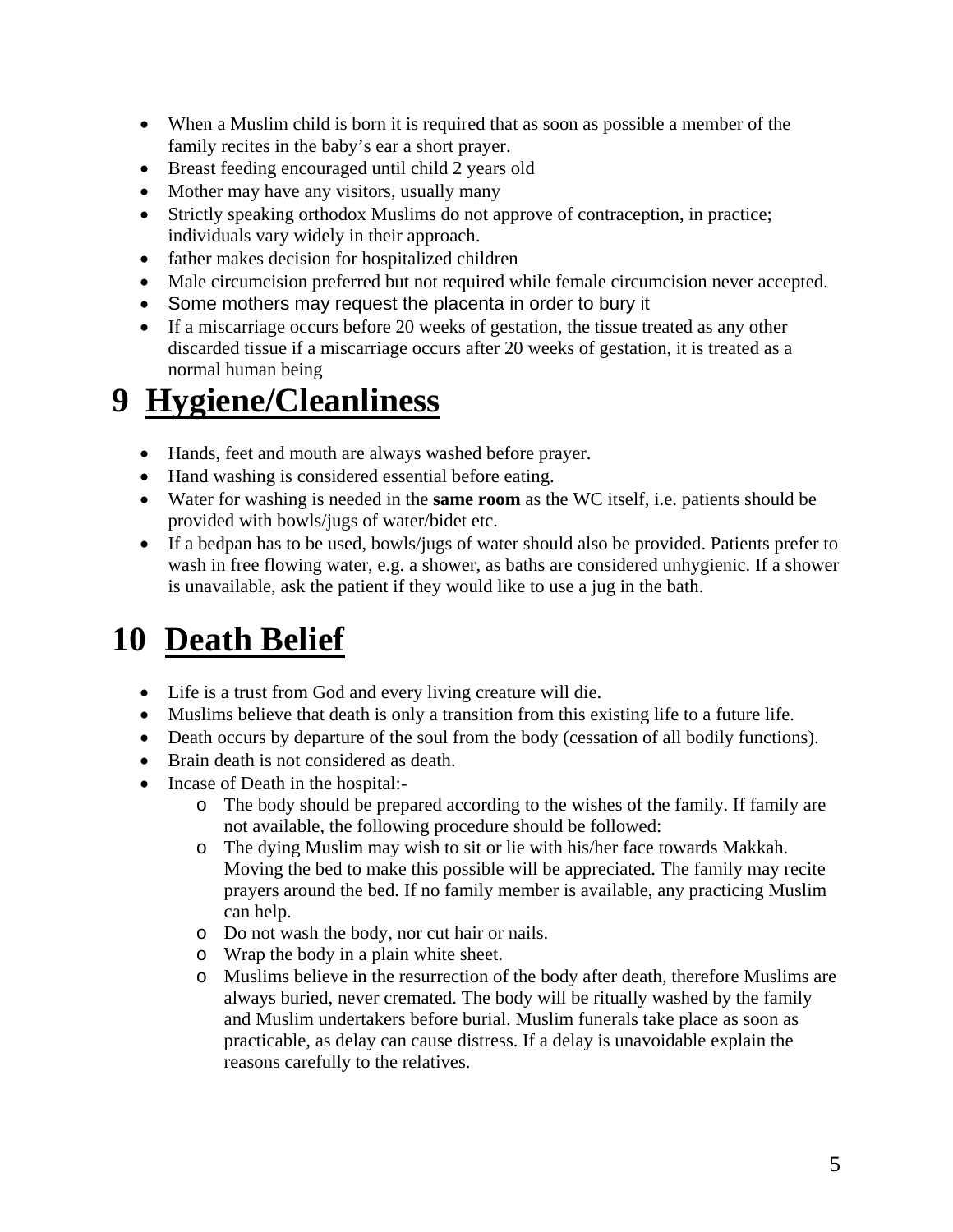- o If the death has to be reported to the Coroner, s/he should be informed that the patient was a Muslim and be asked if the procedures can take place as soon as possible.
- o If the family wishes to view the body, staff should ask the mortician to ensure that the room is free of any religious "symbols".
- o Call pastoral care if available.
- o Face of body needs to turned toward Makkah (northeast)
- o Arms and legs should be straightened with toes tied together.
- o Mouth and eyes are closed
- o Post mortem exam done only when the law requires
- o Early burial is preferable
- o Transplantation permissible by most
- o Muslim are buried never cremated

#### **11 General Points**

- o The concept of a life not worthy of living is unacceptable therefore, Euthanasia is prohibited and Suicide is strictly forbidden.
- o Artificial life support is usually acceptable.
- o DNR not acceptable
- o Organ Transplant and blood transfusion are acceptable
- o Organ donation is also permissible with consents.

#### **12 Keys to Establishing Successful Relationships with Middle Eastern American Patients**

- 1. Greet patient and family members by title, shake hands putting in mind that Muslims may sometimes not shake hands with strangers from the opposite sex, and say something personal about the patient, the patient's family or country of origin. (Reminder: There is great diversity within the different groups referred to as Middle Eastern and pride attached to region of origin)
- 2. "Personalize" your relationship with Middle Eastern patients. Affiliation is the key social need with most members of these populations. Because trust is closely entwined with the involvement of one's "inner circle" of friends and extended family, those viewed as strangers or "outsiders" are often viewed with mistrust. Lack of trust and modesty can affect care by making patients unwilling to disclose information to a caregiver.
- 3. Share some information about yourself with the patient. The Middle Easterner needs to know more about another person in order to begin to trust.
- 4. Middle Eastern patients have great respect for Western Medicine and may expect you to "know" information that has not been provided. If you feel the patient may be withholding or not disclosing information in full, use indirect questioning to obtain the information you need.
- 5. If it's necessary to use an interpreter, use someone who is of the same sex as the patient. If you have to use a family member, be aware, that they may "edit" what is being said as a way of protecting the patient from bad news.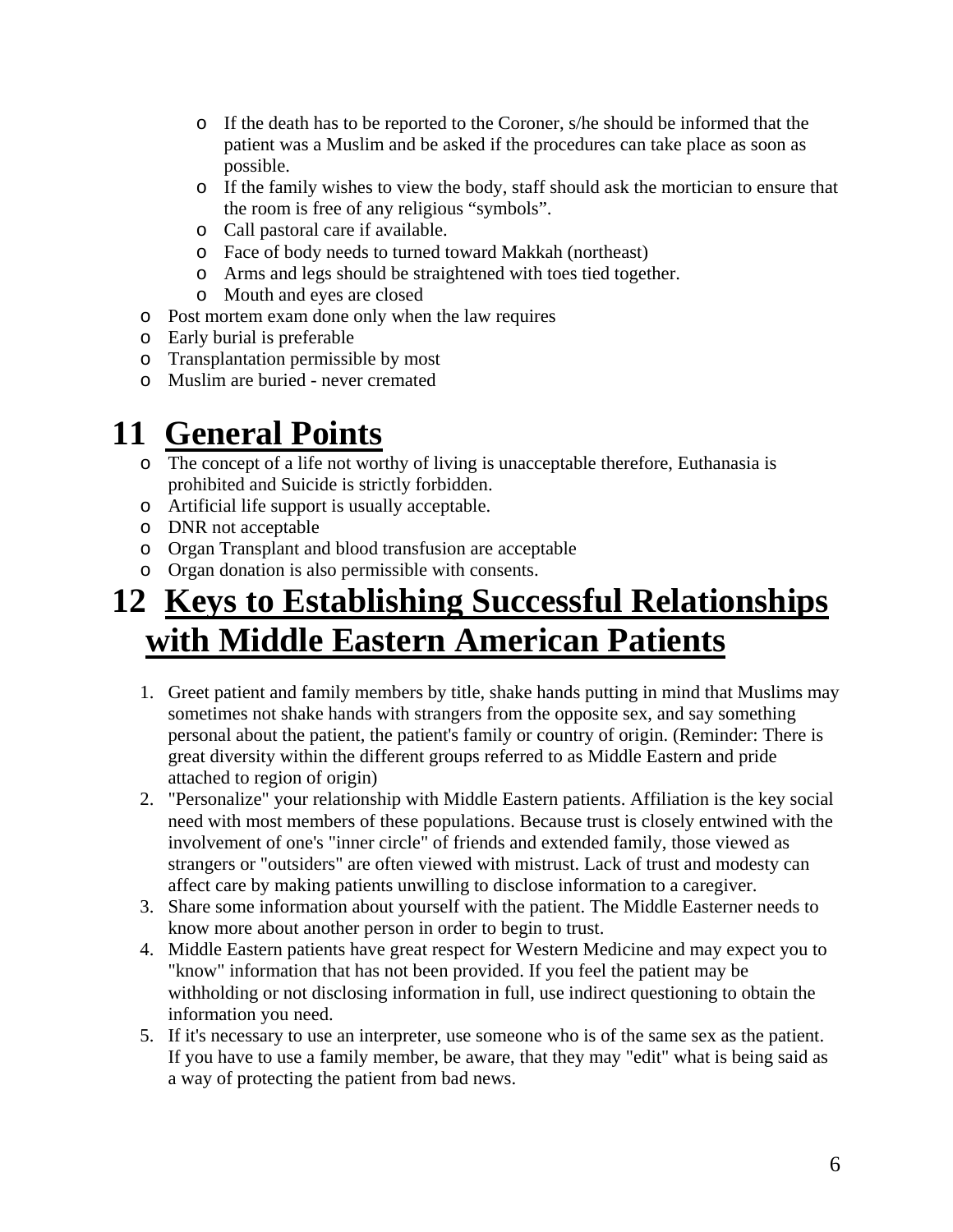- 6. Take the history and physical in stages during, rather than prior to your examination. Middle Eastern patients may resent the detailed questions asked during the standard History and Physical because they cannot see their direct relationship with the current complaint. One barrier to patient providing information is a reticence for disclosing personal information to strangers, another is that the high respect for Western medicine may lead some patients wondering why the physician can't diagnose the illness without irrelevant tests and questions.
- 7. Do not interpret the loud voice of a patient or family member as anger or displeasure with treatment. Volume is increased as a means of demonstrating the importance of the matter, not as anger (which is traditionally expressed by a high intense voice)
- 8. Include the family, especially older male relatives in the medical decision-making process. Autonomous decision-making is not part of Middle-Eastern culture. The major responsibility for decisions in many Middle Eastern families rests with the family for whom the father or the oldest male is expected to act as the spokesperson.
- 9. Double-check the patient's intention to follow instructions. A Middle Eastern patient may seem passive and will probably not question treatment decisions. This is because the physician (especially an older male physician) is viewed as an authority figure who should not be questioned or contradicted. This failure to challenge the physician does not necessarily mean that the patient has accepted a diagnosis and will comply with medical advice.
- 10. Don't be put-off if the patient or the patient's family members seem to move in on you and invade your sense of personal space. The Middle Easterners' "comfort zone" for any sort of personal interaction is much closer than that of most other groups—especially Americans. Nose to nose contact during conversation is not meant aggressively or as a personal offense. It's best to "grin and bear " this contact or place yourself behind a desk or other object so the patient cannot physically move closer to you.
- 11. Whenever possible, match the patient and caregiver by gender. Interacting with caregivers of the opposite gender may prove embarrassing and stressful. When having to deal with a medical professional of the opposite sex, the patient may refuse to disclose personal information and may be reluctant to disrobe for a physical examination.
- 12. Reveal bad news in stages as part of other information and ask a family spokesperson (usually the oldest male) to be present.
- 13. Do not expect future planning in issues of childbirth and death. Arab-Americans believe that these events are controlled by the will of Allah and that any attempt to plan ahead can be interpreted as an attempt to predict or usurp God's will.
- 14. Respect a patient's concerns regarding the source or ingredients of a medication or treatment. Remember that there may be strong objections to the insertion of a pig's valve or organ in a Muslim patient, the ingestion of a cough medicine or other medication with an alcohol base, or insulin or capsules derived from pig.
- 15. Don't try to force the patient to remain autonomous and take responsibility for decisionmaking. In Arab culture the family's role is to indulge the sick person and take responsibility off his or her shoulders.
- 16. Don't be surprised if the patient or his or her family chooses the most intrusive treatment out of a number of options. Arabs tend to believe that the more intrusive a medical intervention is, the more effective it is—for example, in matters of cancer, surgical removal is preferred over radiation or chemotherapy.